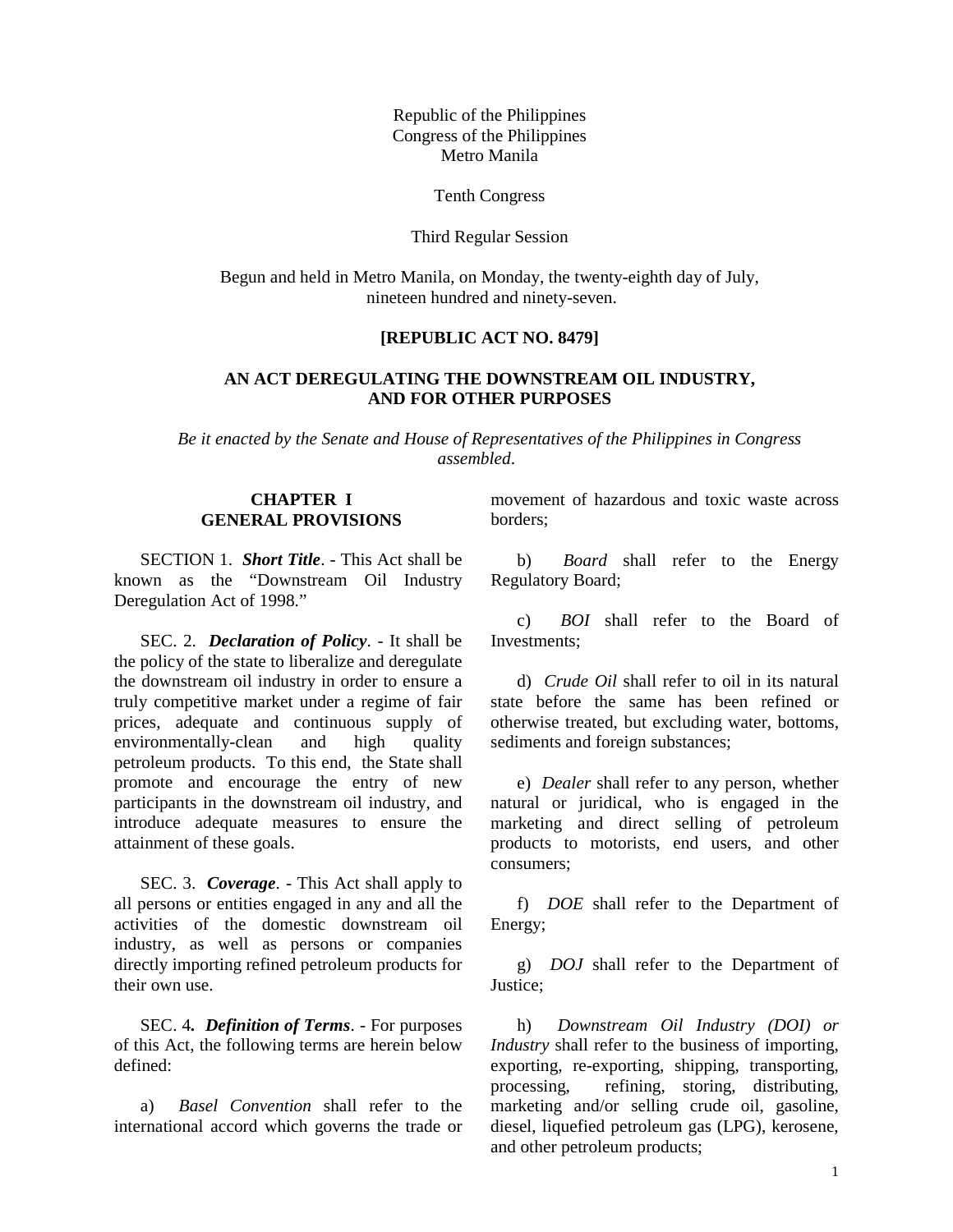i) *Hauler* shall refer to any person, whether natural or juridical engaged in the transport, distribution, hauling, and carriage of petroleum products, whether in bulk or packed form, form the oil companies and independent marketers to the petroleum dealers and other consumers;

j) *LPG Distributor* shall refer to any person or entity, whether natural or juridical, engaged in exporting, refilling, transporting, marketing, and/or selling of LPG to end users and other consumers;

k) *New Industry Participants* shall refer to new participants in a particular sub-sector of the downstream oil industry with investments and initial business operations commencing after January 1, 1994;

l) *Person* shall refer to any person, whether natural or juridical, who is engaged in any activity of the downstream oil industry;

m) *Petroleum* shall refer to the naturally occurring mixture of compounds of hydrogen and carbon with a small proportion of impurities and shall include any mineral oil, petroleum gas, hydrogen gas, bitumen, asphalt, mineral wax, and all other similar or naturally-associated substances, with the exception of coal, peat, bituminous shale and/or other stratified mineral fuel deposits;

n) *Petroleum Products* shall refer to products formed in the course of refining crude petroleum through distillation, cracking, solvent refining and chemical treatment coming out as primary stocks from the refinery such as, but not limited to: LPG, naphtha, gasolines, solvent, kerosenes, aviation fuels, diesel oils, fuel oils, waxes and petrolatums, asphalt, bitumens, coke and refinery sludges, or such refinery petroleum fractions which have not undergone any process or treatment as to produce separate chemicallydefined compounds in a pure or commercially pure state and to which various substances may have been added to render them suitable for particular uses: *Provided*, That the resultant product contains not less than fifty percent (50%) by weight of such petroleum products;

o) *Singapore Import Parity (SIP)* shall refer to the deemed landed cost of a petroleum product imported from Singapore at a free-on-board price equal to the average Singapore Posting for that product at the time of loading;

p) *Singapore Posting* shall refer to the price of petroleum products periodically posted by oil refineries in Singapore and reported by independent international publications; and

q) *Wholesale Posted Price (WPP)* shall refer to the ceiling price of petroleum products set by the Board based on its duly approved automatic pricing formula.

### **CHAPTER II LIBERALIZATION OF THE DOWNSTREAM OILINDUSTRY AND PROMOTION OF FREE COMPETITION**

SEC. 5. *Liberalization of the Industry*. - Any law to the contrary notwithstanding, any person or entity may import or purchase any quantity of crude oil and petroleum products from a foreign or domestic source, lease or own and operate refineries and other downstream oil facilities and market such crude oil and petroleum products either in a generic name or his or its own trade name, or use the same for his or its own requirement: *Provided*, That any person or entity who shall engage in any such activity shall give prior notice thereof to the DOE for monitoring purposes: *Provided, further*, That such notice shall not exempt such person or entity from securing certificates of quality, health and safety and environmental clearance from the proper governmental agencies: *Provided, furthermore*, That such person or entity shall, for monitoring purposes, report to the DOE his or its every importation/exportation: *Provided, finally*, That all oil importations shall be in accordance with the Basel Convention.

SEC. 6. *Tariff Treatment*. - a)Any law to the contrary notwithstanding and starting with the effectivity of this Act, a single and uniform tariff duty shall be imposed and collected both on imported crude oil and imported refined petroleum products at the rate of three (3%): *Provided*, however, That the President of the Philippines may, in the exercise of his powers,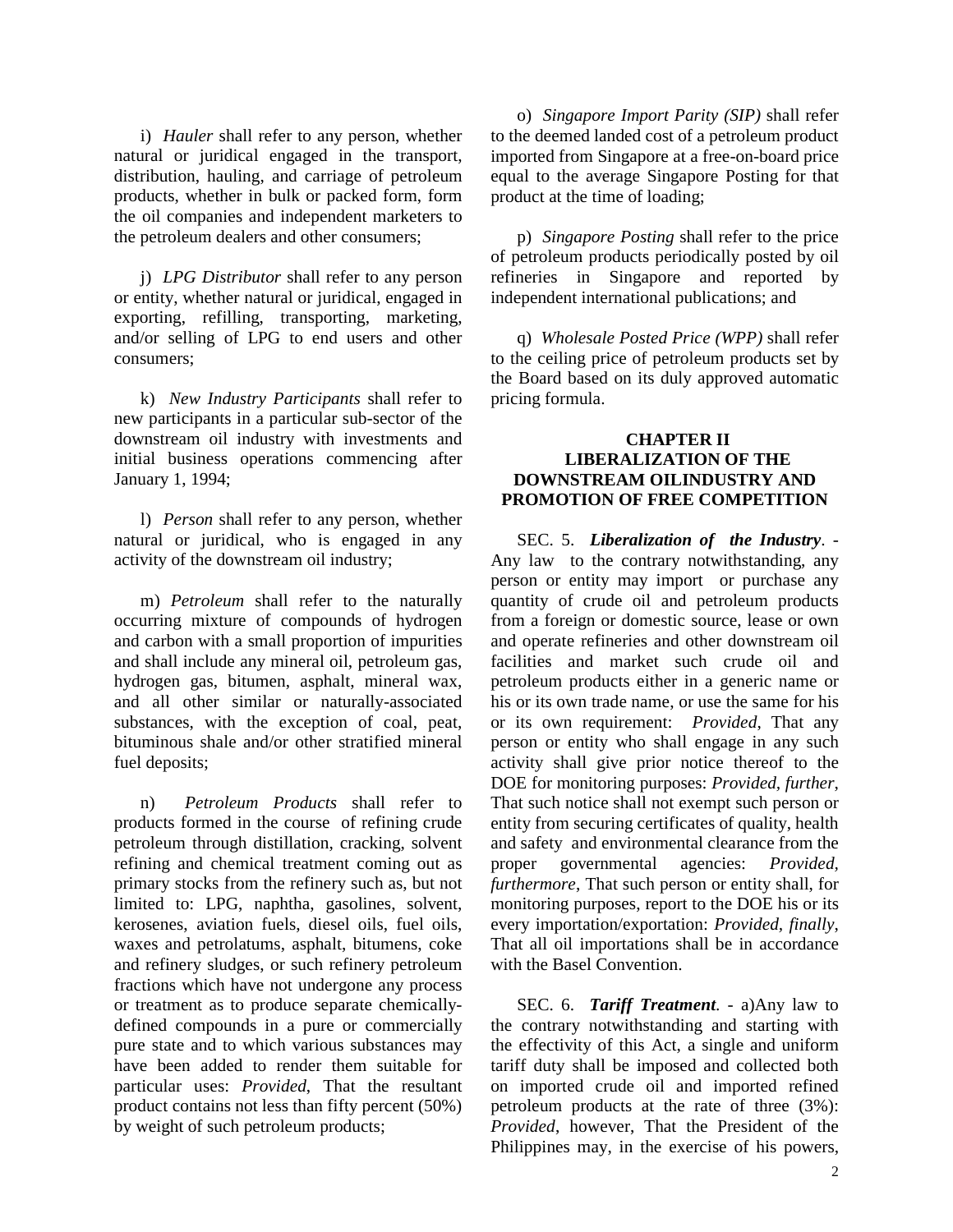reduce such tariff rate when on his judgment such reduction is warranted, pursuant to Republic Act No. 1937, as amended , otherwise known as the "Tariff and Customs Code": *Provided, further*, That beginning January 1, 2004 or upon implementation of the Uniform Tariff Program under the World Trade Organization and ASEAN Free Trade Area commitments, the tariff rate shall be automatically adjusted to the appropriate level notwithstanding the provisions under this **Section** 

b) For as long as the National Power Corporation (NPC) enjoys exemptions from taxes and duties on petroleum products used for power generation, the exemption shall apply to purchase through the local refineries and to the importation of fuel oil and diesel.

SEC. 7. *Promotion of Fair Trade Practices*. - The department of trade and Industry (DTI) and DOE shall take all measures to promote fair trade and prevent cartelization, monopolies, combinations in restraint of trade, and any unfair competition in the industry as defined in Article 186 of the Revised Penal Code, and Articles 168 and 169 of Republic Act No. 8293, otherwise known as the "Intellectual Property Rights law". The DOE shall continue to encourage certain practices in the industry which serve the public interest and are intended to achieve efficiency and cost reduction, ensure continuous supply of petroleum products, and enhance environmental protection. These practices may include borrowand-loan agreements, rationalized depot and manufacturing operations, hospitality agreements , joint tanker and pipeline utilization, and joint actions on oil spill control and fire prevention.

The DOE shall monitor the relationship between the oil companies (refiners and importers) and their dealers, haulers and LPG distributors to help ensure the observance of fair and equitable practices and to ensure the enforcement of existing contracts: *Provided*, That the DOE shall conciliate and arbitrate any dispute that may arise with respect to the contractual relationship between the oil companies and the dealers, haulers and LPG distributors involving the dealers' mark-up, the freight rate in transporting petroleum products and the margins of LPG distributors for the

protection of the public and to prevent ruinous competition: *Provided, further*, That the arbitration award of the DOE shall be subject to judicial review under existing law.

SEC. 8. *Program to Encourage the Entry of New participants in the Industry.* - The DOE, the Department of Foreign Affairs (DFA) and the DTI shall jointly formulate and establish a program that will promote the entry of new participants in the industry. Such program shall, among others, include a strategic international information campaign to be implemented through selected embassies and consular offices of the Philippines. This program shall commence implementation after three (3) months from the effectivity of this Act.

In this regard, the DOE shall provide a "Philippine Downstream Oil Industry Investment Guide" to new industry participants and prospective participants. This guide shall, among others, contain:

a) An introduction to the Philippine Downstream Oil Industry and the government's unwavering commitment to deregulation;

b) The entry requirements;

c) Information on the benefits and incentives for new industry participants which shall specify; (i) all the incentives and benefits they can enjoy, and (ii) the procedural and substantive requirements needed for entitlement; and

d) Such other information the DOE may deem necessary to promote the entry of new participants.

SEC. 9. *Incentives for New Investments*. - To the extent applicable persons with new investments as determined by the DOE and registered with the BOI in refining, storage, marketing and distribution of petroleum products, shall be extended them same incentives granted to BOI-registered enterprises engaged in a preferred area of investments pursuant to Executive Order No. 226, otherwise known as the "Omnibus Investment Code of 1987."

Such incentives shall include: 1) Income tax holiday;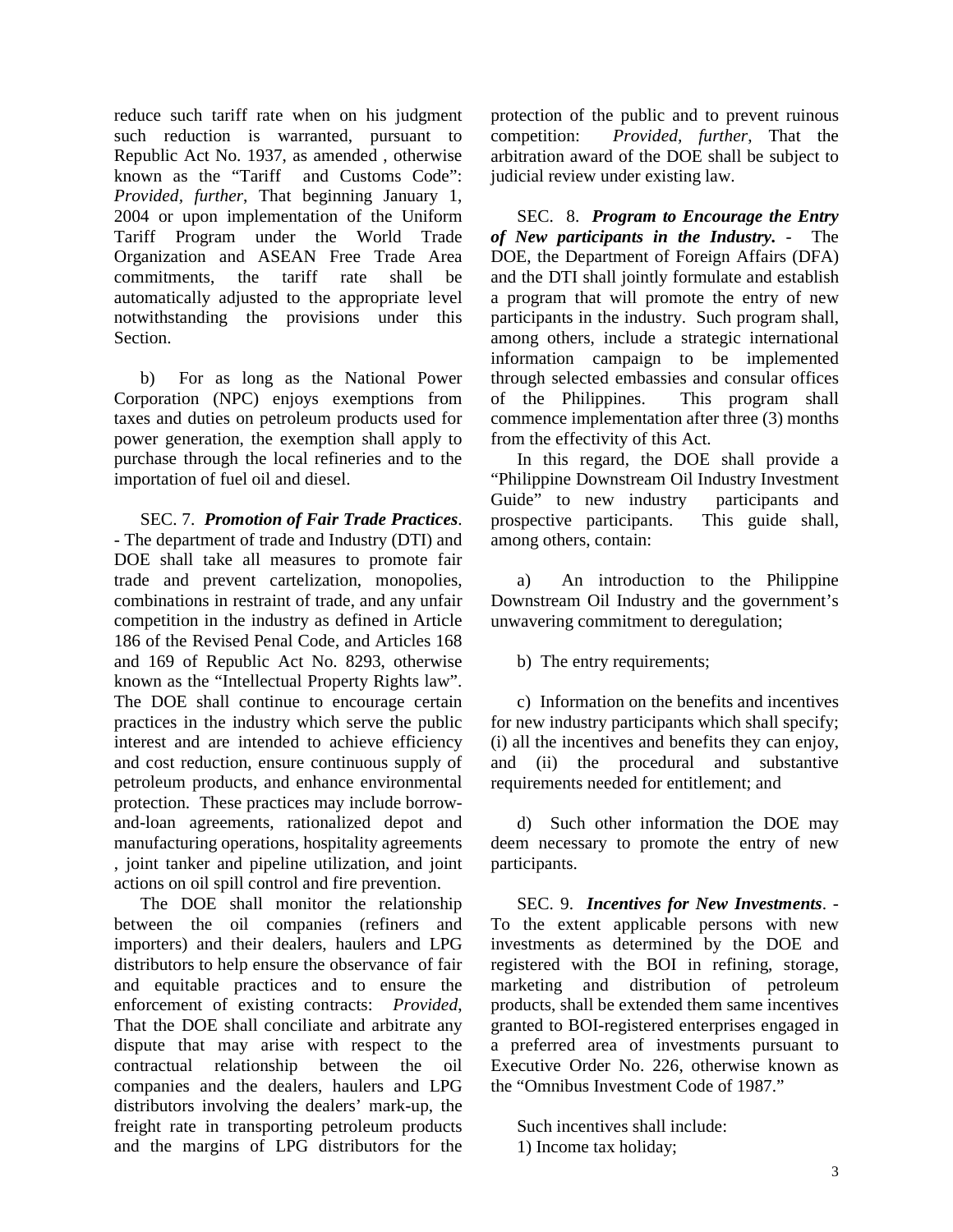2) Additional deduction for labor expenses;

3) Minimum tax and duty of three percent (3%) and value-added tax (VAT) on imported capital equipment;

4) Tax credit on domestic capital equipment;

5) Exemption from contractor's tax;

6) Unrestricted use of consigned equipment;

7) Exemption from the real property tax on production equipment or machineries;

8) Exemption from taxes and duties on imported spare parts; and

9) Such other applicable incentives under Article 39 of Executive Order No. 226.

Any provision of law to the contrary notwithstanding, the said incentives may be availed by persons with new investments for a period of five (5) years from registration with the BOI: *Provided*, *however*, That in the storage, marketing and distribution of petroleum products, only the investments of the new industry participants shall be entitled to incentives provided in the said Code. As used herein, "marketing of petroleum products" shall include the establishment of gasoline stations.

 For this purpose, the industry shall be included in the annual Investment Priorities Plan (IPP): *Provided*, That nothing herein contained shall preclude qualified persons or entities as provided under the "Omnibus Investments Code" from applying for or continue enjoying incentives and benefits under the said Code.

SEC. 10. *Promotion of Retail Competition*.

- To achieve the social policy objective of fair prices, and facilitate the attainment of a truly competitive petroleum product market in the retail level, the DOE shall promote and encourage by way of information dissemination, networking, and management/skills training, the active and direct participation of the private sector and cooperatives in the retailing of petroleum products through joint venture/supply agreements with new industry participants for the establishment and operation of gasoline stations: *Provided,* That the training herein shall include LPG retailing.

To this end, the DOE shall, in cooperation with the Technology and Livelihood Resource Center (TLRC) and Technical Education and Skills Development Authority (TESDA), coordinate with new industry participants and

existing petroleum dealers' associations in the formulation and implementation of a two-fold program on management and skills training for the establishment, operation, and maintenance of gasoline stations.

Persons who successfully complete the twofold program shall be entitled to government assistance being extended by government lending agencies, in the form of medium-to longterm loans with low interest rates and to the gasoline station training and loan fund provided hereunder, to serve as capital for the establishment and operation of gasoline stations.

For these purposes, there is hereby established a gasoline station training and loan fund with the initial amount of Three hundred million pesos (P300,000,000.00) to be provided by the Philippine Amusement and Gaming Corporation (PAGCOR) and administered by the DOE under a separate account.

Of this amount, two percent (2%) plus any additional funding shall be allocated for the twofold program; one percent (1%) plus any additional funding shall be set aside for administrative, maintenance, and other operating expenses; ninety-four percent (94%) shall be used exclusively for lending and financial assistance; the remaining three percent (3%) shall be utilized in accordance with the provision of Section 26 of this Act: *Provided*, That the loans to be awarded herein shall be from shortto-medium-term with low interest rates: *Provided, further*, That these loans shall be awarded to qualified persons who are able to comply with the conditions set forth in the next two (2) preceding paragraphs.

#### **CHAPTER III ANTI-TRUST SAFEGUARDS, OTHER PROHIBITED ACTS AND REMEDIES**

SEC. 11. *Anti-Trust Safeguards*. - To ensure fair competition and prevent cartels and monopolies in the industry, the following acts are hereby prohibited:

a) Cartelization which means any agreement, combination or concerted action by refiners, importers and/or dealers, or their representatives, to fix prices, restrict outputs or divide markets, either by products or by areas, or allocate markets, either by products or by areas, in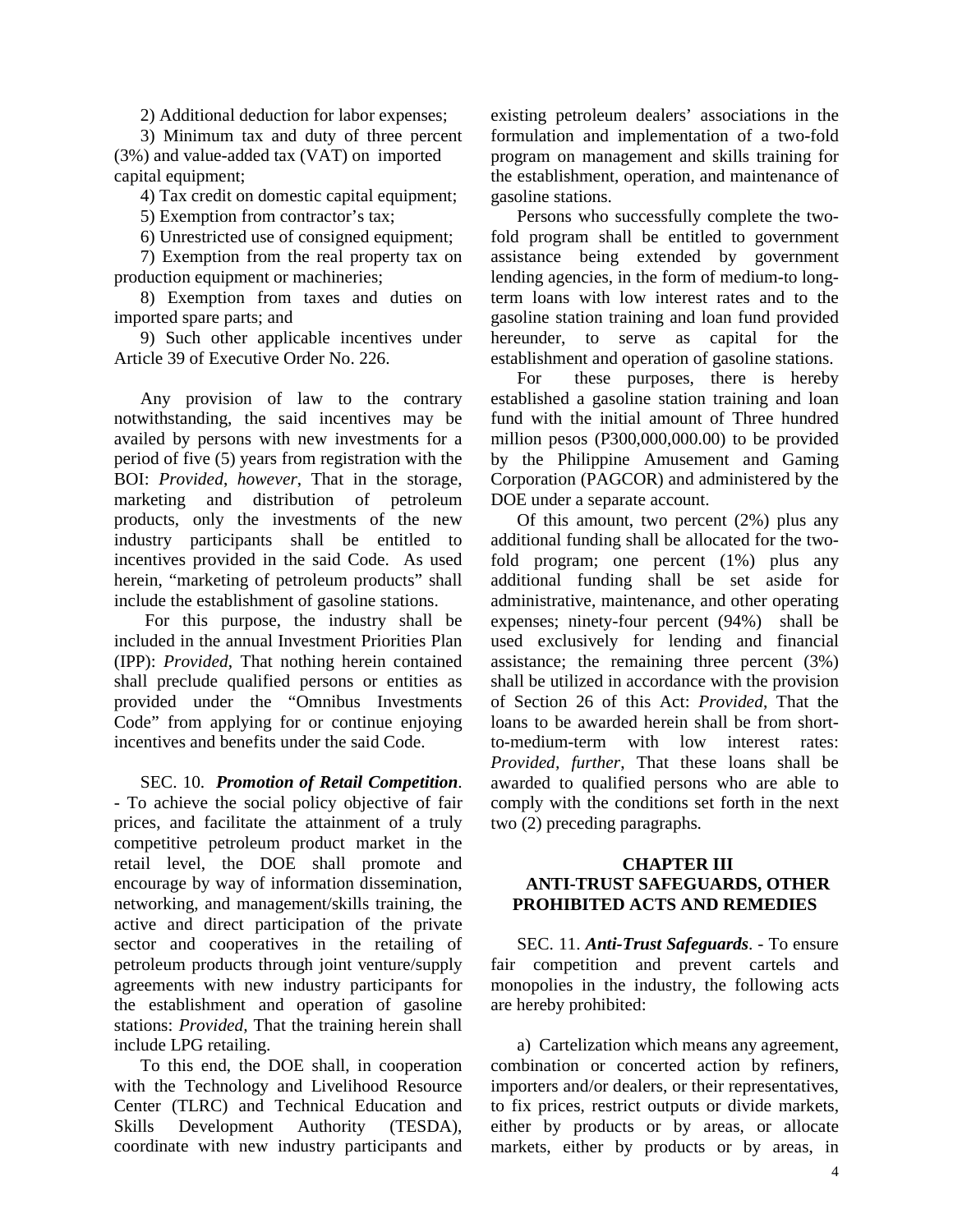restraint of trade or free competition, including any contractual stipulation which prescribes pricing levels and profit margins;

b) Predatory pricing which means selling or offering to sell any oil product at a price below the seller's or offeror's average variable cost for the purpose of destroying competition, eliminating a competitor or discouraging a potential competitor from entering the market: *Provided, however*, That pricing below average variable cost in order to match the lower price of the competitor and not for the purpose of destroying competition shall not be deemed predatory pricing. For purposes of this prohibition, "variable cost" as distinguished from "fixed cost", refers to costs such as utilities or raw material, which vary as the output increases or decreases and "average variable cost" refers to the sum of all variable costs divided by the number of units of outputs.

Any person, including but not limited to the chief operating officer, chief executive officer or chief finance officer of the partnership, corporation or any entity involved, who is found guilty of any of the said prohibited acts shall suffer the penalty of three (3) to seven (7) years imprisonment, and a fine ranging from One million pesos (P1,000,000.00) to Two million pesos (P2,000,000.00).

SEC.12. *Other Prohibited Acts.* - To ensure compliance with the provisions of this Act, the refusal to comply with any of the following shall likewise be prohibited:

a) submission of any reportorial requirements;

b) use of clean and safe (environment and worker-benign) technologies;

c) any order or instruction of the DOE Secretary issued in the exercise of his enforcement powers under Section 15 of this Act; and

d) registration of any fuel additive with the DOE prior to its use as an additive.

Any person, including but not limited to the chief operating or chief executive officer of the

partnership, corporation or any entity involved, who is found guilty of any of the said prohibited acts shall suffer the penalty of imprisonment for two (2) years and fine ranging from Two hundred fifty thousand pesos (P250,000.00) to Five hundred thousand pesos(P500,000.00).

SEC. 13. *Remedies*. - a) *Government Action* - Whenever it is determined by the Joint Task Force created under Section 14 (d) of this Act, that there is a threatened, imminent or actual violation of Section 11 of this Act, it shall direct the provincial or city prosecutors having jurisdiction to institute an action to prevent or restrain such violation with the Regional Trial Court of the place where the defendant or any of the defendants reside or has his place of business. Pending hearing of the complaint and before final judgment, the court may at any time issue a temporary restraining order or an order of injunction as shall be deemed just within the premises, under the same conditions and principles as injunctive relief is granted under the Rules of Court.

Whenever it is determined by the Joint Task Force that the Government or any of its instrumentalities or agencies, including government-owned or controlled corporations, shall suffer loss or damage in its business or property by reason of violation of Section 11 of this Act, such instrumentality, agency or corporation may file an action to recover damages and the costs of suit with the Regional Trial Court which has jurisdiction as provided above.

b) *Private Complaint*. - Any person or entity shall report any violation of Section 11 of this Act to the Joint Task Force. The Joint Task Force shall investigate such reports in aid of which the DOE Secretary may exercise the powers granted under Section 15 of this Act. The Joint task Force shall prepare a report embodying its findings and recommendations as a result of any such investigation, and the report shall be made public at the discretion of the Joint Task Force. In the event that the Joint Task Force determines that there has been a violation of Section 11 of this Act, the private person or entity shall be entitled to sue for and obtain injunctive relief, as well as damages, in the Regional Trial Court having jurisdiction over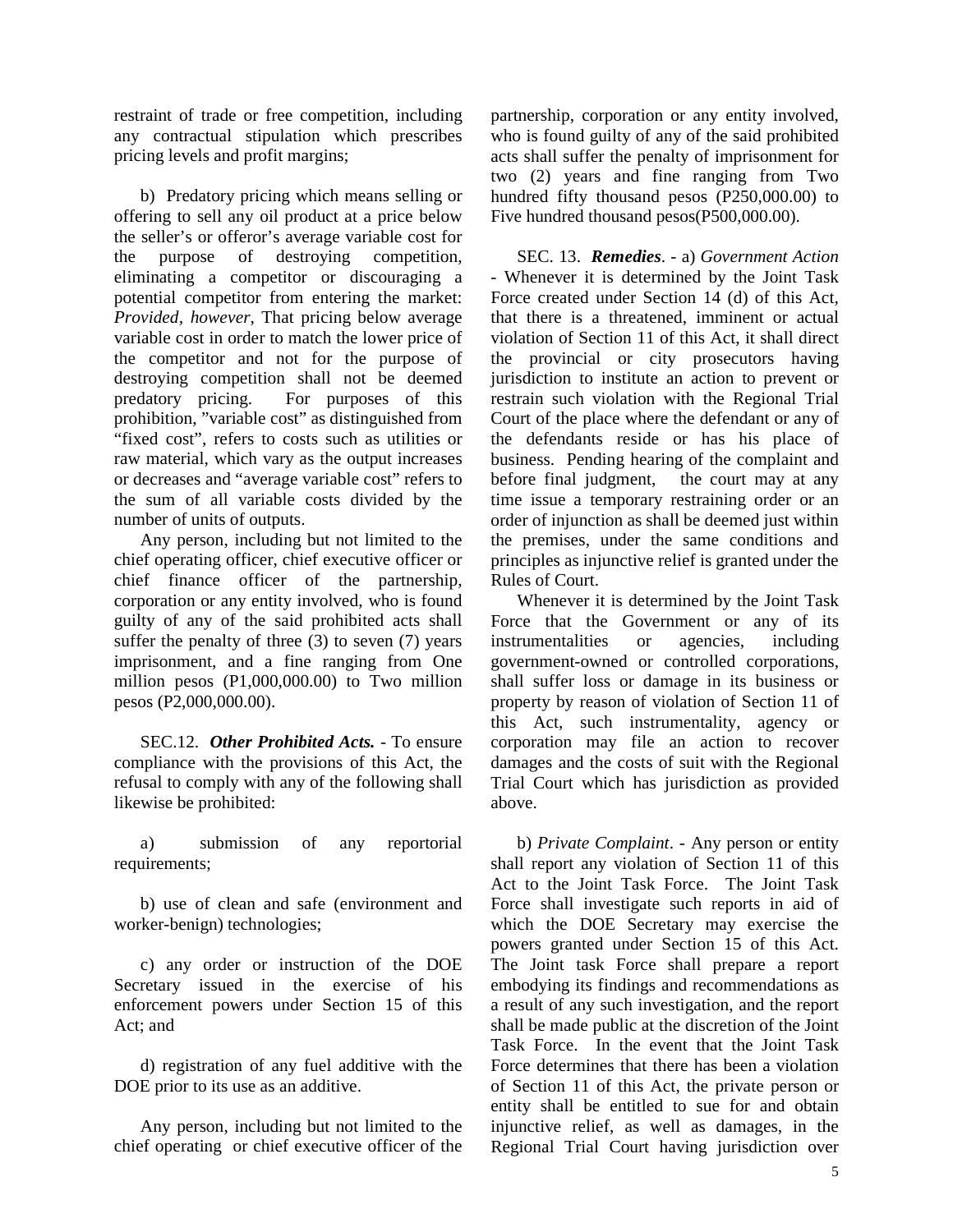any of the parties, under the same conditions and principles as injunctive relief is granted under the Rules of Court.

## **CHAPTER IV POWERS AND FUNCTIONS OF THE DOE AND DOE SECRETARY**

SEC. 14. *Monitoring*. - a) The DOE shall monitor and publish daily international crude oil prices, as well as follow the movements of domestic oil prices. It shall likewise monitor the quality of petroleum products and stop the operation of businesses involved in the sale of petroleum products with the national standards of quality that are aligned with the international standards/protocols of quality. The Bureau of Product Standards (BPS) of the DTI, together with the Department of Environment and Natural Resources (DENR), the DOE, the Department of Science and Technology (DOST), representatives of the fuel and automotive industries and the consumers, shall set the specifications for all types of fuel and fuelrelated products to improve fuel composition for increased efficiency and reduced emissions. The BPS shall also specify the allowable content of additives in all types of fuels and fuel-related products.

b) The DOE shall monitor the refining and manufacturing processes of local petroleum products to ensure that clean and safe (environment and worker-benign) technologies are applied. This shall also apply to the process of marketing local and imported petroleum products.

c) The DOE shall maintain a periodic schedule of present and future total industry inventory of petroleum products for the purpose of determining the level of supply. To implement this, the importers, refiners, and marketers are hereby required to submit monthly to the DOE their actual and projected importations, local purchases, sales and/or consumption, and inventory on a per crude/product basis.

d) Any report from any person of an unreasonable rise in the prices of petroleum products shall be immediately acted upon. For

this purpose, the creation of DOE-DOJ Task Force is hereby mandated to determine within thirty (30) days the merits of the report and initiate the necessary actions warranted under the circumstances: Provided, That nothing herein shall prevent the said task force from investigating and/or filing the necessary complaint with the proper court or agency *moto propio*.

Upon the effectivity of this Act, the Secretaries of Energy and Justice shall jointly appoint the members of a committee who shall be tasked with the drafting of rules and guidelines to be adopted by the Task Force in the performance of its duty. These guidelines shall ensure efficiency, promptness, and effectiveness in the handling of its cases. The Task Force shall be organized and its members appointed within one (1) month from the effectivity of this Act.

e) In times of national emergency, when the public interest so requires, the DOE may, during the emergency and under reasonable terms prescribed by it, temporarily take over or direct the operation of any person or entity engaged in the Industry.

SEC. 15. *Additional Powers of the DOE Secretary*. - In connection with the enforcement of this Act, the DOE Secretary shall have the following powers:

a) To gather and compile appropriate information concerning, and to investigate from time to time the organization, business, conduct, practices, and management of any person or entity in the Industry.

b) To require, by general or special orders, persons and entities engaged in a particular activity of the Industry: (I) to file an annual or special report, or both in such form as the Secretary may prescribe; or (ii) to answer specific questions in writing, furnishing to the Secretary such information as he may require as to the organization, business, conduct, practices, management, and relation to other corporations, partnerships, and individuals of the respective persons or entities filing such reports or answer. Such reports and/or answer shall be filed with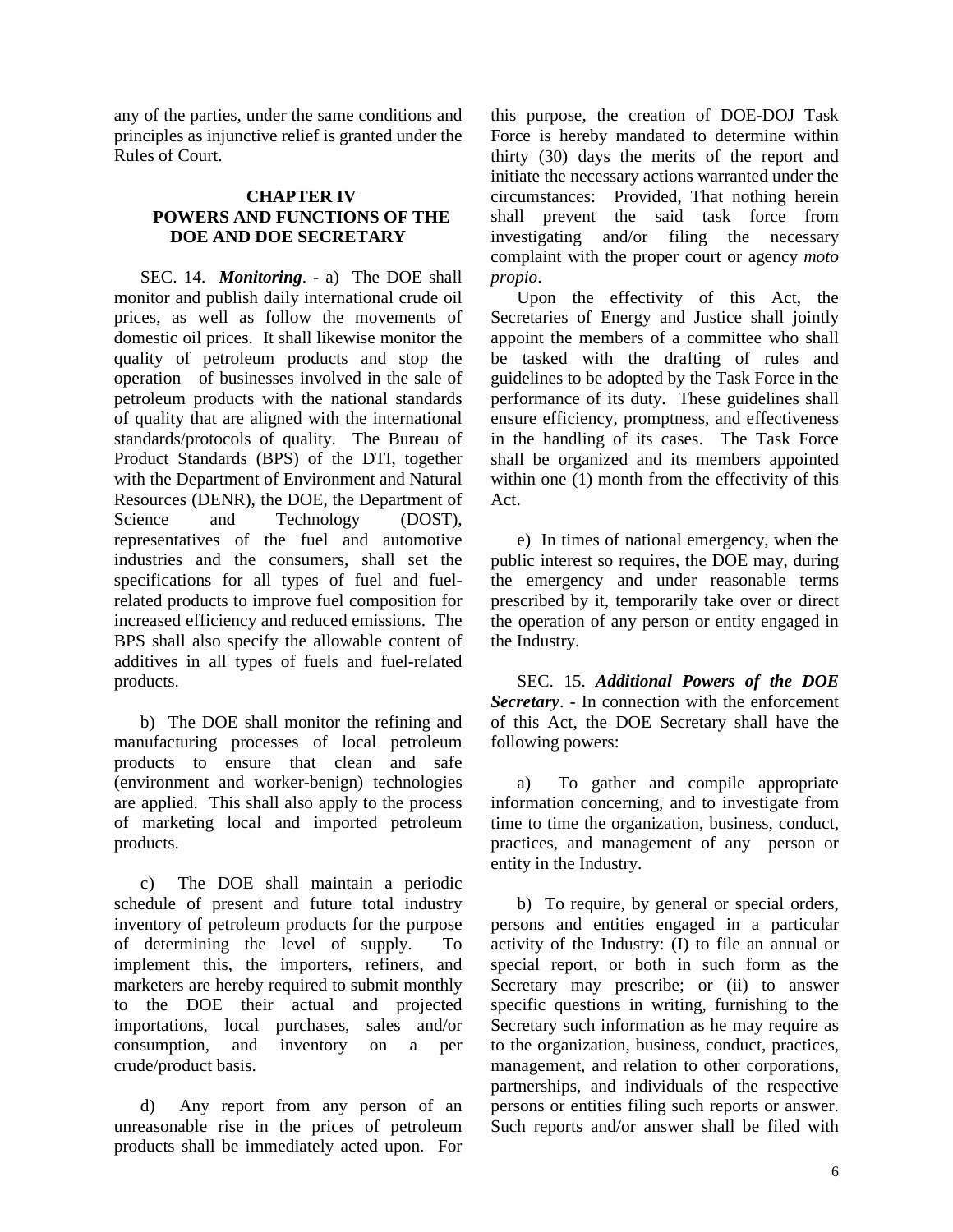the Secretary under oath and within such reasonable time as the Secretary may prescribe;

c) Upon the direction of the President or either House of Congress, to investigate and report the facts relating to any alleged violation of this Act by any person or corporation;

d) Upon the application of the Secretary of Justice, to investigate and make recommendations for the adjustment of the business of any person or entity alleged to be violating this Act in order that such person or entity may thereafter maintain his or its organization, management, and conduct of business in accordance with laws;

e) To recommend to the proper government agency the suspension or revocation and termination of the business permit of an offender;

f) Concomitant with the policy of ensuring a continuous, adequate and economic supply of energy to exercise his powers and functions as provided under Section 5 (c) of Republic Act No. 7638;

g) To make public from time to time such portions of the information obtained by him hereunder as are in the public interest; and to make annual and special reports to Congress and to submit therewith recommendations for additional legislation; and to provide for the publication of his reports and decisions in such form and manner as may be best adapted for public information and use: *Provided*, That the Secretary shall not have any authority to make public any trade secret or any commercial or financial information which is obtained from any person or entity and which is privileged or confidential, except that the Secretary may disclose such information to officers and employees of appropriate law enforcement agencies or to any officer or employee of any such law enforcement agency upon the prior certification by an officer of any such law agency that such information will be maintained in confidence and will be used only for official law enforcement purposes: and

h) Whenever a final order has been entered against any dependant in any suit brought by the government to prevent and restrain any violation of the anti-trust provisions of this Act to make investigation, upon his initiative of the manner in which the decree has been or is being carried out, and upon the application of the Secretary of Justice, it shall be his duty to make such investigation. He shall transmit to the Secretary of Justice a report embodying his findings and recommendations as a result of any such investigation, and the report shall be made public at the discretion of the Secretary.

## **CHAPTER V TRANSITION PHASE**

SEC. 16. *Phases of Deregulation*.- In order to provide a smooth implementation of deregulation, the policy shift shall be done in two (2) phases: Phase I (Transition Phase) and Phase II (Full Deregulation Phase).

SEC. !7. *Buffer Fund*. - The President may, when the interest of the consumers so requires, taking into account the rise in the domestic prices of petroleum products, use the "Reserve Control Account" as a buffer fund in the amount not exceeding Two billion nine hundred million pesos( P2,900,000,000.00) to cover increases in the prices of petroleum products, except premium gasoline, during the Transition Phase over the prices prevailing as of the date of the effectivity of this Act. The "Reserve Control Account" refers to a lump sum collation of reserve impositions deducted from the appropriations approved by Congress for the operation of the government and the implementation of projects and programs.

SEC. 18. *Automatic Oil Pricing Mechanism*. To enable the domestic price of petroleum products to approximate and promptly reflect the price of oil in the international market, an automatic pricing mechanism shall be established. To this end, the following laws are hereby amended:

a) Paragraph (a), Section 8 of Republic Act No. 6173, as amended by Section 3 of Executive Order No. 172, to read as follows: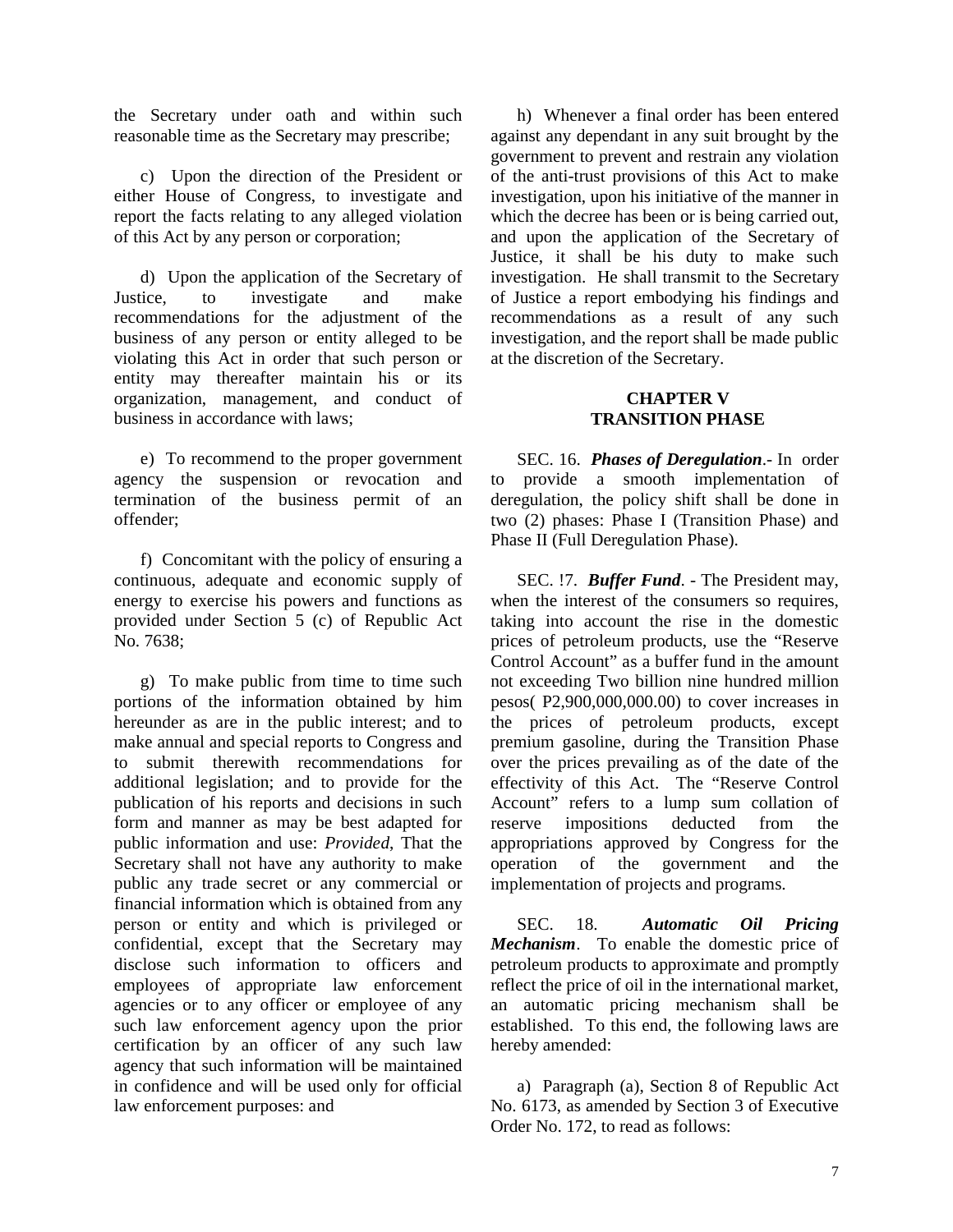"SEC. 8. *Powers of the Board Upon Notice and Hearing*. - The Board shall have the power:

"a) To set the wholesale posted price of petroleum products during the Transition Phase.

"For this purpose and for the protection of the public interest, the Board shall, after due notice and hearing at which any consumer of petroleum products and other parties who may be affected may appear and be heard, and within one (1) month after the effectivity of this Act, approve a marketoriented formula to determine the WPP of petroleum products based solely on the changes of either the Singapore Posting of refined petroleum products, the SIP or the crude landed cost.

"Thereafter, the Board shall at the proper times automatically adjust the WPP or petroleum products based on the approved formula, through appropriate orders, without the need for notice and hearing.

"The Board shall, on the dates of effectivity of the automatic oil pricing formula, the initial WPP or the adjusted WPP, publish the same, together with the corresponding computation in two (2) national newspapers of general circulation."

b) Paragraph 1 of Letter of Instruction No. 1441, to read as follows;

"1. To review and reset prices of domestic petroleum products up or down as necessary on or before the third Monday of each month to reflect the new WPP of refined petroleum products based on the approved automatic pricing formula."

c) Paragraph 2 of Letter of Instruction No. 1441 is hereby deleted in lieu thereof a new paragraph is inserted to read as follows:

"2. The price adjustment shall be reflected automatically in the approved WPP of each petroleum product."

d) The provisions of Section 3(a) and (c) and Section 5 of Executive Order No. 172 to the contrary notwithstanding, the Board shall, during

the Transition Phase, maintain the current margins of dealers and rates charged by water transport operators, haulers and pipeline concessionaires. Depending on the basis of the APM, the Board shall, within one (1) month after the effectivity of this Act and after proper notice and full public hearing, prescribe a formula which will automatically set the margins of marketers and dealers, and the rates charged by water transport operators, haulers and pipeline concessionaires: Provided, That such formula shall take effect simultaneously with the effectivity of the automatic oil pricing formula. Thereafter, the Board shall set the said margins and rates based on the approved formula without the necessity for public notice and hearing.

The Board shall, on the day of the effectivity of the aforesaid formula, publish in at least two(2) newspapers of general circulation the mechanics of the formula for the information of the public.

## **CHAPTER VI FULL DEREGULATION PHASE**

SEC. 19. *Start of Full Deregulation*. - Full deregulation of the Industry shall start five (5) months following the effectivity of this Act: *Provided, however*, That when the public interest so requires, the President may accelerate the start of full deregulation upon the recommendation of the DOE and department of Finance (DOF) when the prices of crude oil and petroleum products in the world market are declining and the value of the peso in relation to the US dollar is stable, taking into account relevant trends and prospects: *Provided, further*, That the foregoing provision notwithstanding, the five (5)-month Transition Phase shall continue to apply to LPG, regular gasoline and kerosene as sociallysensitive petroleum products and said petroleum products shall be covered by the automatic pricing mechanism during the said period.

Upon the implementation of full deregulation as provided herein, the Transition Phase is deemed terminated and the following laws are repealed:

a) Republic Act No. 6173, as amended;

b) Section 5 of Executive order No. 172, as amended;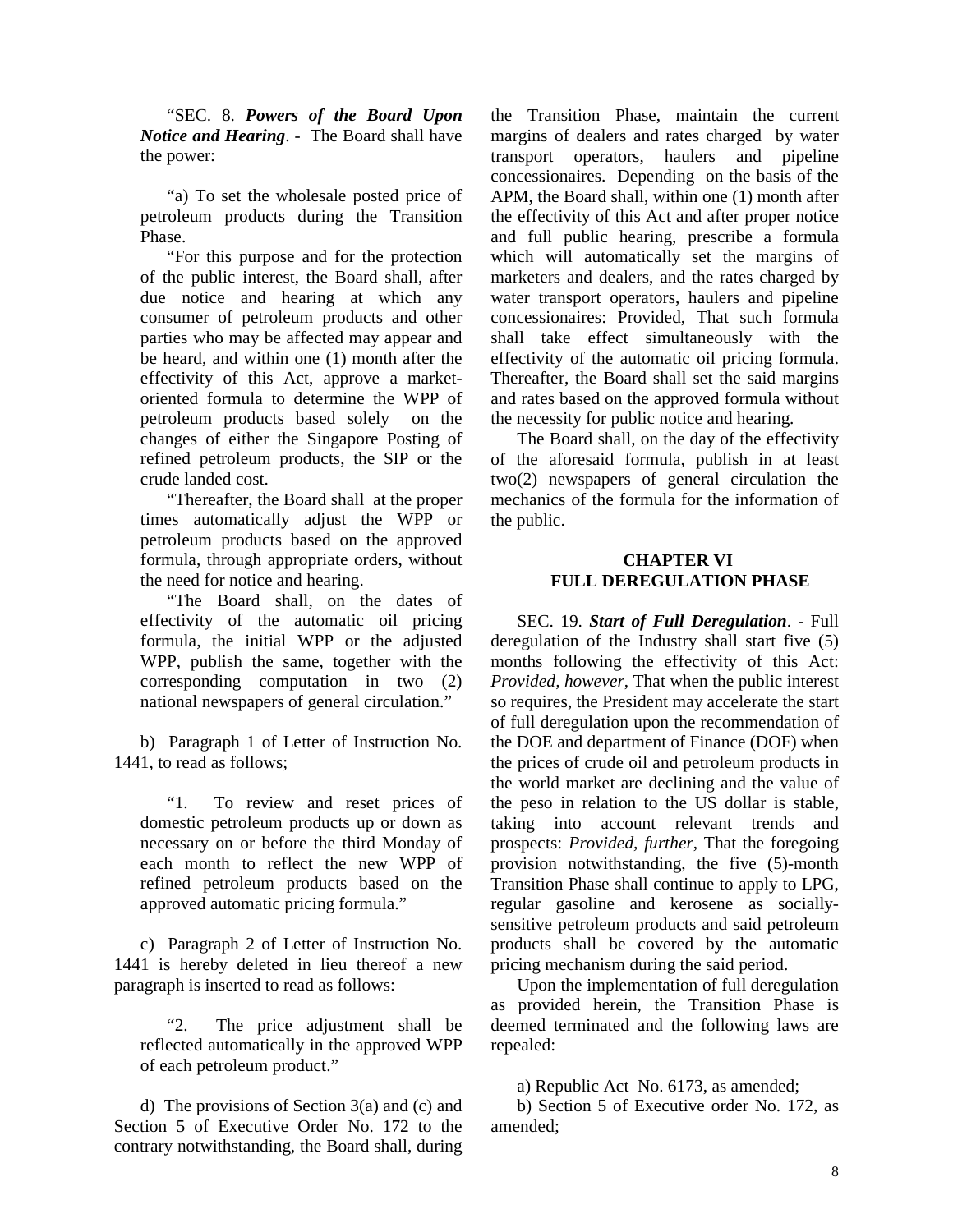c) Letter of Instruction No. 1431, dated October 15, 1984

d) Letter of Instruction No. 1441, dated November 20, 1984, as amended;

e) Letter of Instruction No. 1460, dated May 9, 1985;

f) Presidential Decree No. 1889; and

g) Presidential Decree No. 1956, as amended by Executive Order No.137;

*Provided, however*, That in case full deregulation is started by the President in the exercise of the authority provided in this Section, the foregoing laws shall continue to be in force and effect with respect to LPG, regular gasoline and kerosene for the rest of the five (5)-month period.

SEC. 20. *Jurisdiction on Pricing of Piped Gas*. Section 3 of Executive Order No. 172, is hereby amended to read as follows:

"SEC. 3*. Jurisdiction, Powers and Functions of the Board.* - The Board shall, upon proper notice and hearing, fix and regulate the rate schedule or prices of piped gas to be charged by duly franchised gas companies which distribute gas by means of underground pipe system."

### **CHAPTER VII FINAL PROVISIONS**

SEC. 21. *OPSF Balance*. - All outstanding claims against OPSF as of the effectivity of this Act, subject to the existing auditing rules and regulations of the Commission on Audit (COA) , shall be considered as accounts payable of the National Government. For this purpose, any law to the contrary notwithstanding, the reimbursement certificates issued by the DOE covering the said outstanding claims shall be honored and accepted by the Bureau of Customs and the Bureau of Internal Revenue as payment to the extent of ten percent (10%) per payment of the tariff duties and specific taxes due from the creditor-claimants against the OPSF until such claims are settled in full: Provided, That the reimbursement certificates shall not be transferable.

SEC. 22. *Initial Public Offering*. - In compliance with the constitutional mandate to encourage private enterprises to broaden their base of ownership and in recognition of the vital role of oil in the national economy, any person or entity engaged in the oil refinery business shall make a public offering through the stock exchange of at least ten percent (10%) of its common stock within a period three (3) years from the effectivity of this Act or the commencement of its refinery operations: Provided, That no single person or entity shall be allowed to own more than five percent (5%) of the stock offering: Provided, further, That any crude oil refining company and any stockholder thereof shall not acquire, directly or indirectly, any share of stock offered by any other crude oil refining company pursuant to this Section: Provided, Finally, That any such company which made the requisite public offering before the effectivity of this Act shall be exempted from the requirement.

SEC. 23. *Implementing Rules and Regulations*. - The DOE, in coordination with the Board, the DENR, DFA, Department of Labor and Employment (DOLE), Department of Health (DOH), DOF, DTI, National Economic and Development Authority (NEDA) and TLRC, shall formulate and issue the necessary implementing rules and regulations within sixty (60) days after the effectivity of this Act.

SEC. 24. *Penal Sanction*. - Any person who violates any of the provisions of this Act shall suffer the penalty of three (3) months to one (1) year imprisonment and a fine ranging from Fifty thousand pesos (P50,000.00) to Three hundred thousand pesos P300,000.00).

SEC. 25. *Public Information Campaign*.- The DOE, in coordination with the Board and the Philippine Information Agency (PIA), shall undertake an information campaign to educate the public on the deregulation program of the Industry.

SEC. 26. *Budgetary Appropriations*. - Such amounts as may be necessary to effectively implement this Act shall be taken by the DOE from its annual appropriations, the DOE's Special Fund created under Section 8 of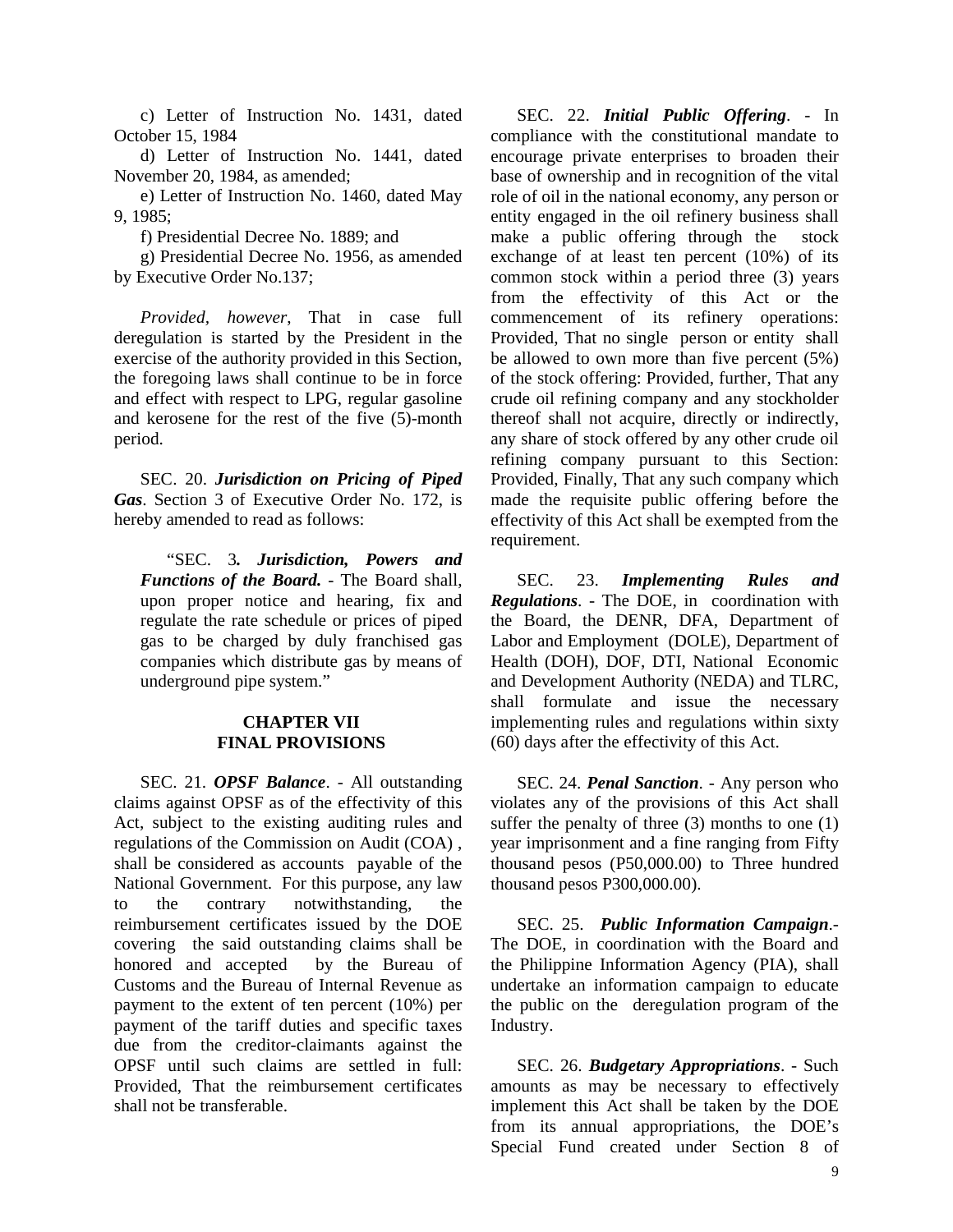Presidential Decree No. 910, as amended, and such amount allocated under Section 10 of this Act.

SEC. 27. *Separability Clause*. - If, for any reason, any section or provision of this Act is declared unconstitutional or invalid, such parts not affected thereby shall remain in full force and effect.

SEC. 28. *Repealing Clause*. - All laws, Presidential decrees, executive orders, issuances, rules and regulations or parts thereof, which are inconsistent with the provisions of this Act are hereby repealed or immediately modified accordingly.

SEC. 29. *Effectivity.* - This Act shall take effect upon its complete publication in at least two (2) newspapers of general circulation.